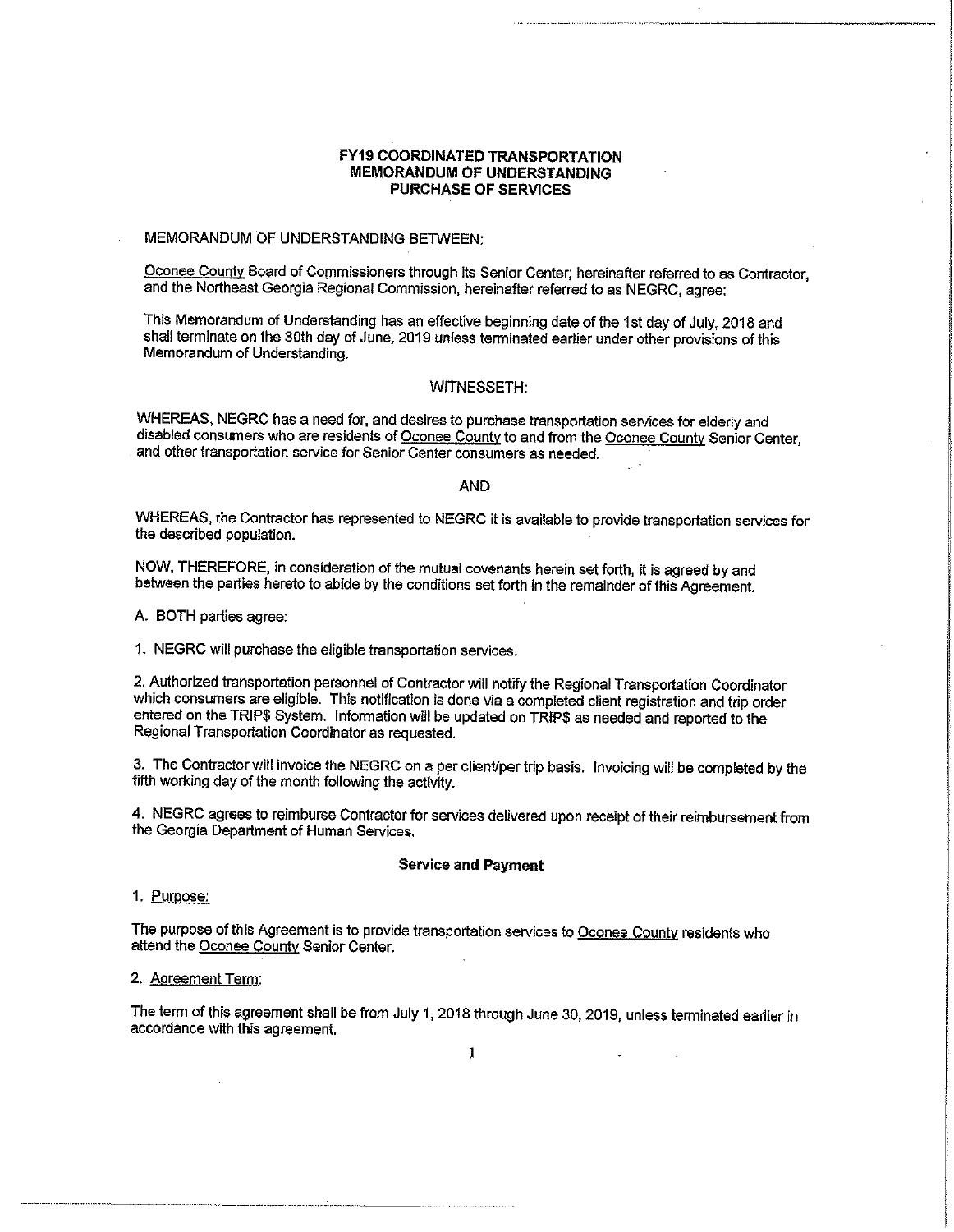### 3. Services to Be Provided:

Contractor shall deliver transportation services to individuals registered with the Regional Transportation Coordinator in accordance to regulations administered by the Georgia Department of Human Services. Contractor agrees to provide sufficient personnel and vehicles, as necessary, to meet needs and render said services on Monday through Friday 6:00 a.m. to 6:00 p.m.

Contractor shall be solely responsible for the maintenance of the vehicles and shall maintain said vehicles in accordance with the vehicle standards established by the Georgia Department of Human Services to ensure safe operation and to comply with all federal, state and local laws and codes and/or required inspections. Contractor will be responsible for providing vehicle insurance on those vehicles owned by the Contractor. Contractor shall be responsible for purchasing new vehicles to replace those that are not repairable or those that do not comply with DHS safety requirements.

Drivers shall comply with regulations set forth by the Georgia Department of Public Safety and the Georgia Department of Human Services. Drivers shall possess such licenses and permits as required by the State and the localities.

Contractor agrees to provide NEGRC certification/proof of workers' compensation insurance coverage on all Contractor's employees.

# 4. Training:

Drivers and dispatchers employed by Contractor shall undergo such training as required by the Georgia Department of Human Services including clients rights and confidentiality; accessibility; drug free workplace; sexual harassment; CPR/First-aid; Defensive Driving; Universal Precautions for STD's, HIV/Aids and Infectious Disease. Drivers will also be trained in use of all auxiliary equipment including radios, fire extinguishers, and wheelchair lifts.

# 5. Invoicing:

Contractor shall provide NEGRC with completed billing summaries which will include the name of each client transported, the date transported, trip type and the number of approved trips provided. This can include the TRIP\$ Invoice Backup Report and/or Invoice Summary Report. Contractor shall provide said billing summary on a monthly basis no later than the fifth working day of the month following the activity.

# 6. Drug and Alcohol Testing:

Gontractor shall be responsible for complying with all requirements of the Federal Transit Administration regarding the testing of safety sensitive employees for drug and alcohol use. The cost of compliance will be the sole responsibility of Contractor.

# Responsibilities

### Information:

Contractor also agrees to provide the Trip Cancellation Form Log when needed. Contractor agrees to provide information and reports as requested by the Regional Transportation Coordinator submitted with the monthly invoices or as requested.

### Monitoring and Inspection

# NEGRC and Regional Transportation Coordinator will review trip documents, logs, driver logs, vehicle

2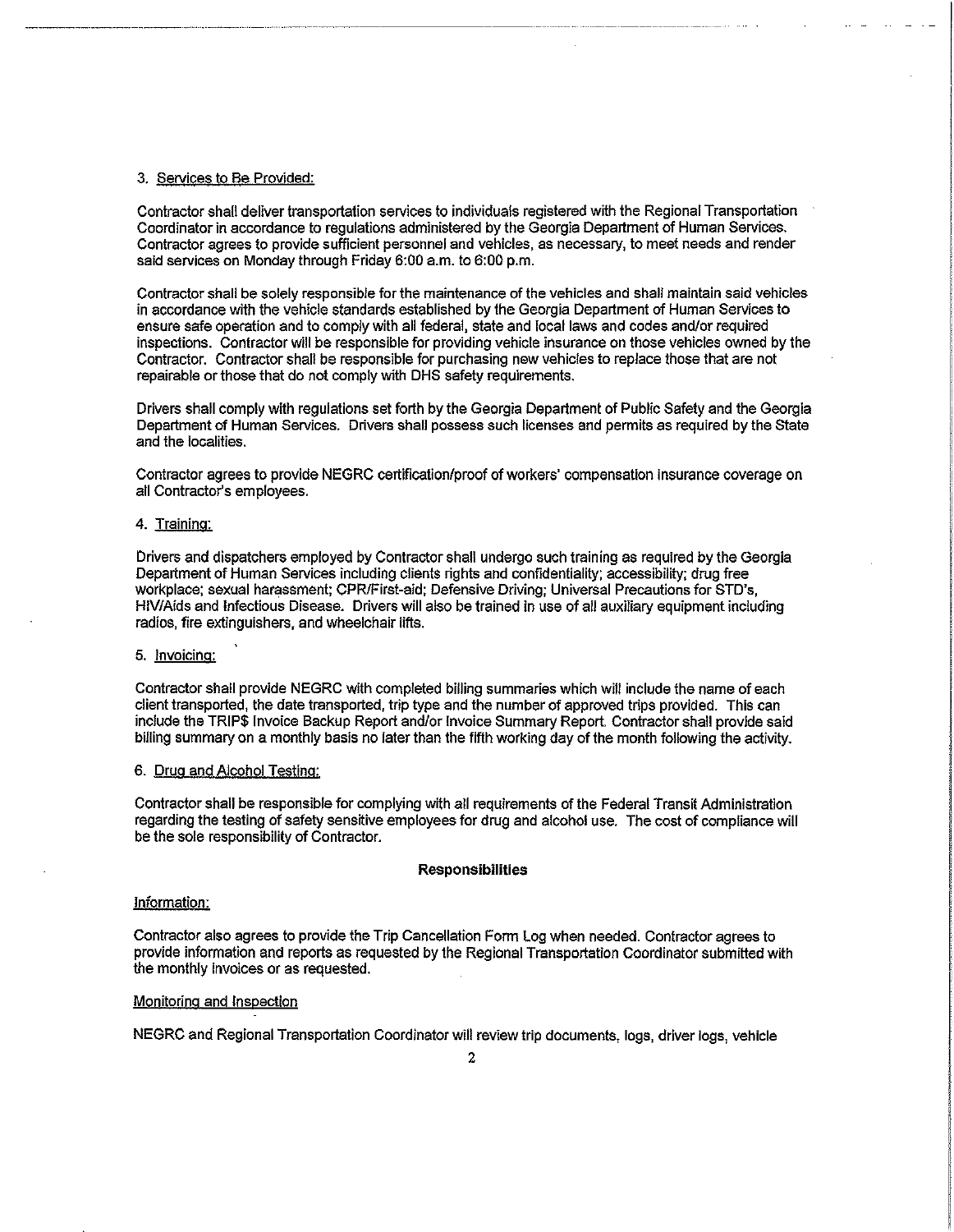# maintenance records and inspect vehicles. Contractor will cooperate with NEGRC and Regional Transportation Coordinator in making these and other documents and vehicles available.

### Payment:

NEGRC agrees to remit payment for approved transportation services rendered by Contractor when reimbursement is received from the Georgia Department of Human Services Contractor.

Total funds allocated to Oconee County Senior Center for FY19 are \$25,000.00. Total payments for services against these funds shall not be exceeded unless amendment(s) to this agreement are issued.

### Fee Schedule:

Each trip will be billed at \$8.40 per one-way passenger trip for ambulatory passengers and for wheelchair passengers. As funds permit, \$40 per hour for field trips, and \$350 per day for a daily rate will be paid.

Consumers or person responsible for the consumers' well-being must call Contractor directly to cancel scheduled trips. Contractor will provide a telephone number with a voice mail system for use for this notification 24 hours a day.

### Amendments

# 1. Termination without Cause:

Either party may terminate this agreement without cause upon sixty (60) days written notice to the other party. Upon such termination without cause, Contractor shall be entitled to payment, in accordance to contract provisions for services rendered up to the termination date. Contractor shall be obligated to continue performance of contract services, in accordance with this contract, until the termination date.

In consideration of the mutual promises, covenants and the payment terms set forth in this page and the attached contract, the NEGRC agrees it shall purchase transportation services in accordance with the

# 2. Amendments

Any change, alteration, deletion, or addition to the terms set forth in this agreement must be in the form of a written amendment signed by both parties.

## 3. Compliance with Law:

Contractor shall perform all services required by this contract in accordance with all applicable federal, state and local laws and regulations. Contractor shall use only licensed personnel to perform work required by law or regulation to be performed by such personnel.

# 4. Equal Opportunity:

During the performance of this contract, Contractor agrees that it will, in good faith, afford equal opportunity required by applicable federal, state, or local law to all employees and applicants for employment without regard to race, color, religion, sex, age, disability or national origin.

# 5. Non Availability of Funds:

This Agreement is subject to the condition that funds be made available by the Congress of the United States, by the General Assembly of Georgia, or other sources, and by the proper budget authority for carrying out the functions which this Agreement implements,